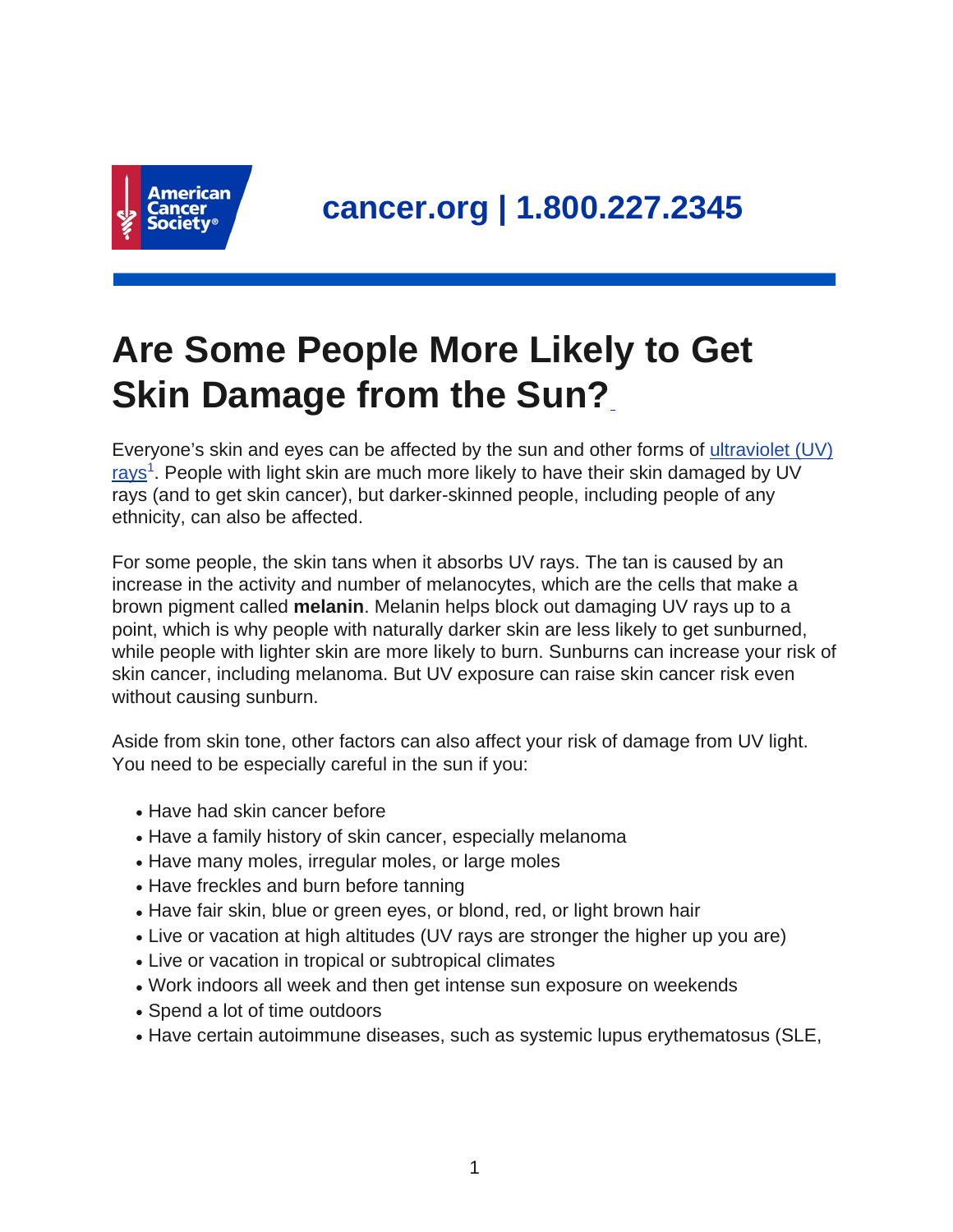or lupus)

- Have certain inherited conditions that increase your risk of skin cancer, such as xeroderma pigmentosum (XP) or nevoid basal cell carcinoma syndrome (Gorlin syndrome).
- Have a medical condition that weakens your immune system, such as infection with [HIV](https://www.cancer.org/cancer/cancer-causes/infectious-agents/hiv-infection-aids.html)<sup>2</sup> (the virus that causes AIDS)
- Have had an organ transplant
- Take medicines that lower or suppress your immune system
- Take medicines that make your skin more sensitive to sunlight

Ask your doctor, nurse, or pharmacist if you are taking any medicines that could increase your sensitivity to sunlight.

No matter how sensitive your skin is to the sun, it's important to know [how to protect](https://www.cancer.org/healthy/be-safe-in-sun/uv-protection.html) [yourself from UV rays](https://www.cancer.org/healthy/be-safe-in-sun/uv-protection.html)<sup>3</sup>.

## **Hyperlinks**

- 1. [www.cancer.org/cancer/cancer-causes/radiation-exposure/uv-radiation.html](https://www.cancer.org/cancer/cancer-causes/radiation-exposure/uv-radiation.html)
- 2. [www.cancer.org/cancer/cancer-causes/infectious-agents/hiv-infection-aids.html](https://www.cancer.org/cancer/cancer-causes/infectious-agents/hiv-infection-aids.html)
- 3. [www.cancer.org/healthy/be-safe-in-sun/uv-protection.html](https://www.cancer.org/healthy/be-safe-in-sun/uv-protection.html)

## **References**

Christensen SR, Wilson LD, Leffell DJ. Chapter 90: Cancer of the Skin. In: DeVita VT, Lawrence TS, Rosenberg SA, eds. DeVita, Hellman, and Rosenberg's Cancer: Principles and Practice of Oncology. 11th ed. Philadelphia, Pa: Lippincott Williams & Wilkins; 2019.

National Cancer Institute. Genetics of Skin Cancer (PDQ®)–Health Professional Version. 2019. Accessed at https://www.cancer.gov/types/skin/hp/skin-genetics-pdq on May 31, 2019.

Silverberg MJ, Leyden W, Warton EM, et al. HIV infection status, immunodeficiency, and the incidence of non-melanoma skin cancer. J Natl Cancer Inst. 2013;105:350-360.

Xu YG, Aylward JL, Swanson AM, et al. Chapter 67: Nonmelanoma Skin Cancers. In: Niederhuber JE, Armitage JO, Doroshow JH, Kastan MB, Tepper JE, eds. Abeloff's